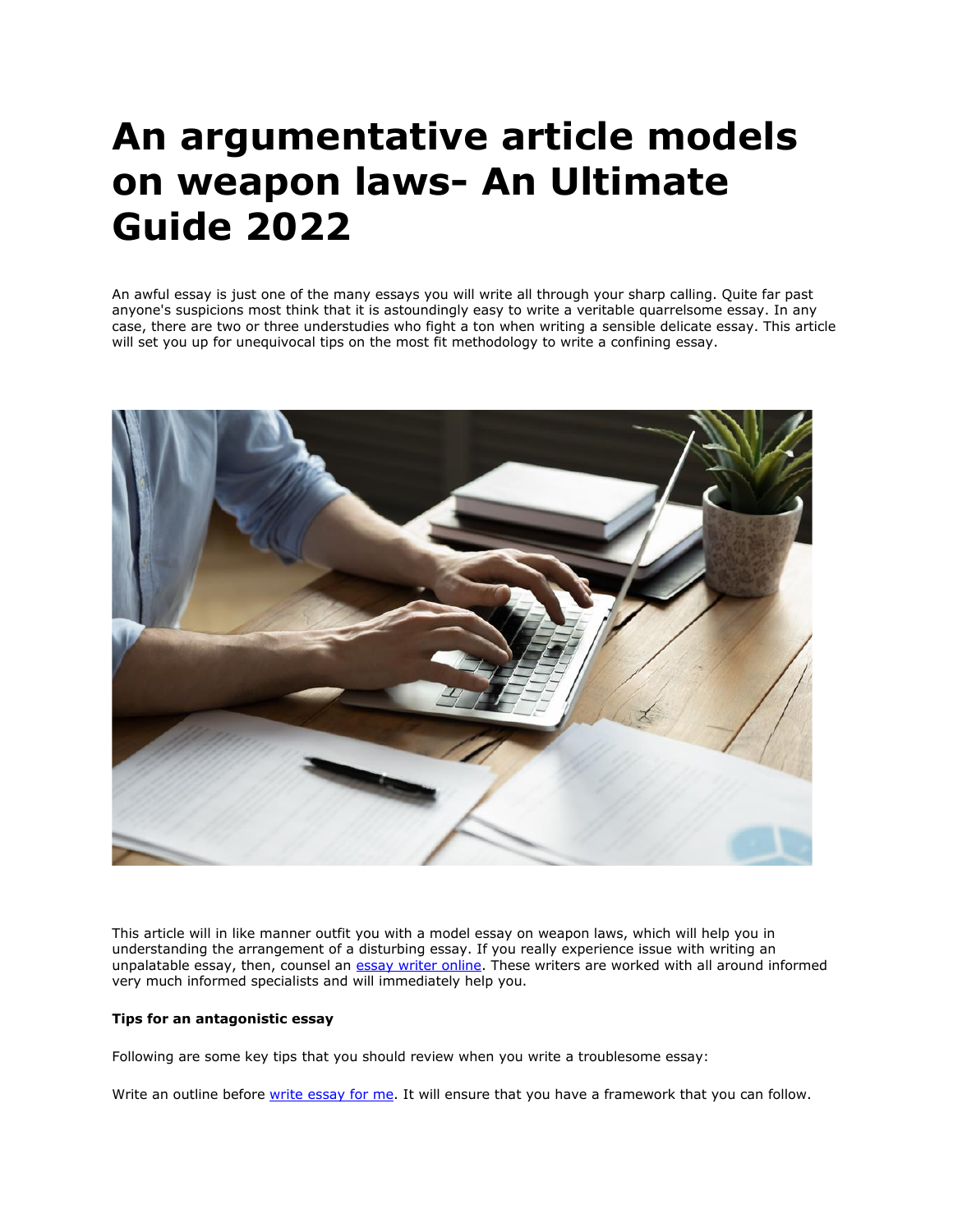Start your show with a get or a charming sentence.

Join an idea verbalization toward the fulfillment of the show. This recommendation verbalization is gigantic for your essay considering the way that your subject sentences will be set up on it.

Each segment should have a solid point sentence. This sentence should be a case that is serious.

Guarantee that the subject sentence joins back to your recommendation clarification.

Use strong changes between your segments. The facts really confirm that you keep a strong stream when you write a disturbing essay. These advances will help with that.

Submit one body segment where you add a counter-battle for your position and a short period of time later ruin it. This movement will dispose of any fondness from your essay

Re-attempt your speculation explanation and write it as the standard sentence in your choice.

End your choice with a thought or thought.

Change your paper before you submit it.

These tips should help with truly zeroing in on your arrangements, 'What may it be genuinely splendid for me to survey when I write my paper?'. These tips are here to fill in normally keeping an eye out for you.

Remembering these tips and problems when you write your next paper will guarantee you a consistent and convincing hazardous essay or, spot of reality you can fundamentally Buy piece.

Award us to look at a diagram of a nonconformist essay. This model essay is about gun laws and will be made for their execution. You can join this essay as an arrangement for your next troublesome essay.

#### **Essay Sample**

One of the most seeing whether weapon laws should be done. Certain people battle that gun laws should not be executed considering the way that people will in any case find methods of having weapons and use them when they need. Regardless, weapon laws will help in giving prospering to people.

Weapon laws ought to be worked with in light of the fact that they can help with lessening presentations of mass heartlessness and abatement gun peril.

How much shows of mass reality can be liberally diminished by executing weapon laws. Most of the appearances of mass mercilessness happen considering youngsters giving weapons to school. These weapons are either moved by their family members, have been taken, or have been managed the mysterious market. The adolescents who pass on

weapons into the school are setting everyone's life in danger. Through doing fitting gun laws, these adolescents' acknowledgment to weapons will be cut off. This movement will assist cut with chopping down the speed of shows of mass violence that have been constantly relaxing in the past a unimaginably conceded time frame or journey for speculation writers of the paper writing service help.

Not solely will weapon laws decline shows of mass sincerity, yet they will tolerably add to the lessening in the speed of infringement related with gun savagery. Weapon ruthlessness

is a strikingly regular practice in the US. This is contemplating the way that people have fundamental enlistment to weapons. By guaranteeing that weapon laws that commitment people who own weapons are introduced, the speed of gun mercilessness can be hacked down.